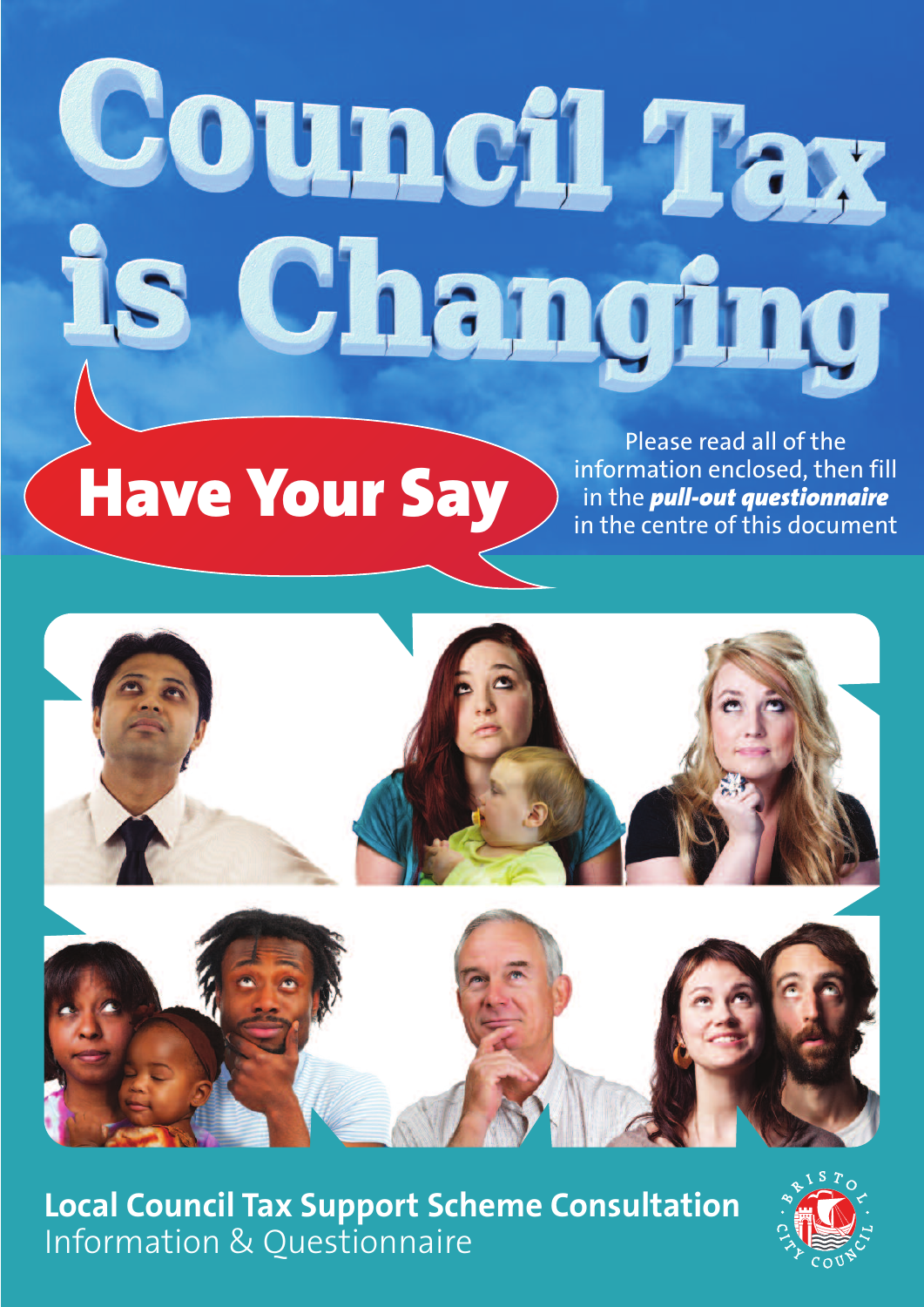# **Section 1** Introduction

**The Welfare Benefits system across England and Wales is changing to reduce the Government's overall** benefits bill by £18 billion. For Bristol it is estimated that there could be a potential loss of approximately **£125m in benefits income received by local residents by 2014/15.**

#### **What is Council Tax?**

Council tax is a local tax set by the council based on the valuation of a property as at April 1991. Bristol is responsible for collecting this tax, which is used to fund local public services including refuse collection, social services, environmental health and education. Some of the money, around 15%, is collected on behalf of the Fire and Police services and is passed to them to help fund services.

#### **What is Council Tax Benefit?**

Council Tax Benefit helps those people on low income to pay their council tax. The government currently sets the rules regarding who can claim and how much someone is entitled to, which is then deducted from their council tax bill.

#### **What are the changes?**

From 1 April 2013 the Government is abolishing the current national Council Tax Benefit (CTB) scheme and asking all councils to develop and approve their own local Council Tax Support scheme (CTS). At the same time, the grant paid to councils to run a local scheme is being cut. This means there will be a budget shortfall for Bristol of around £7.5m to run a scheme similar to the current national scheme excluding associated administration costs.

To help reduce the budget shortfall, the council has agreed to use some new discretionary powers to make changes to a number of council tax discounts and exemptions for empty properties to raise new income. This will reduce the budget shortfall to around £5m per year.

The remaining gap of £5m per year means we have to make some difficult decisions about the level of support that can be offered to reduce council tax bills for low income households and our most vulnerable residents.

#### **Proposed options are:**

- Fully funded a scheme very similar to the current Council Tax Benefit scheme with minimum changes and impact for claimants. This means reducing expenditure for other services or increasing council tax
- l Part-funded all 'non-protected' low income households would pay a minimum of 12.5% of their council tax liability. This equates to £2.5 million, therefore the council would need to fund the remaining £2.5 million by other means
- Or all 'non-protected' low income households to pay a minimum of 25% of their council tax liability. This would meet the £5 million budget shortfall through cuts in benefit support, so additional funding by other means would not be required

#### **Why are we consulting**

Councils must conduct a consultation exercise about the proposals for their new scheme. The new scheme must be approved and published by 31st January 2013. If the scheme is not approved and published by this date a default scheme will be imposed by the Government. This scheme will be similar to the current national CTB scheme and there will be no choice but for the remaining funding gap to be met by other means. This could be, for example, by reducing expenditure for other services or increasing council tax.

We are committed to ensuring our residents and interested parties have the opportunity to have their say about our proposals and we are therefore consulting to find out your views before a final decision is made by councillors.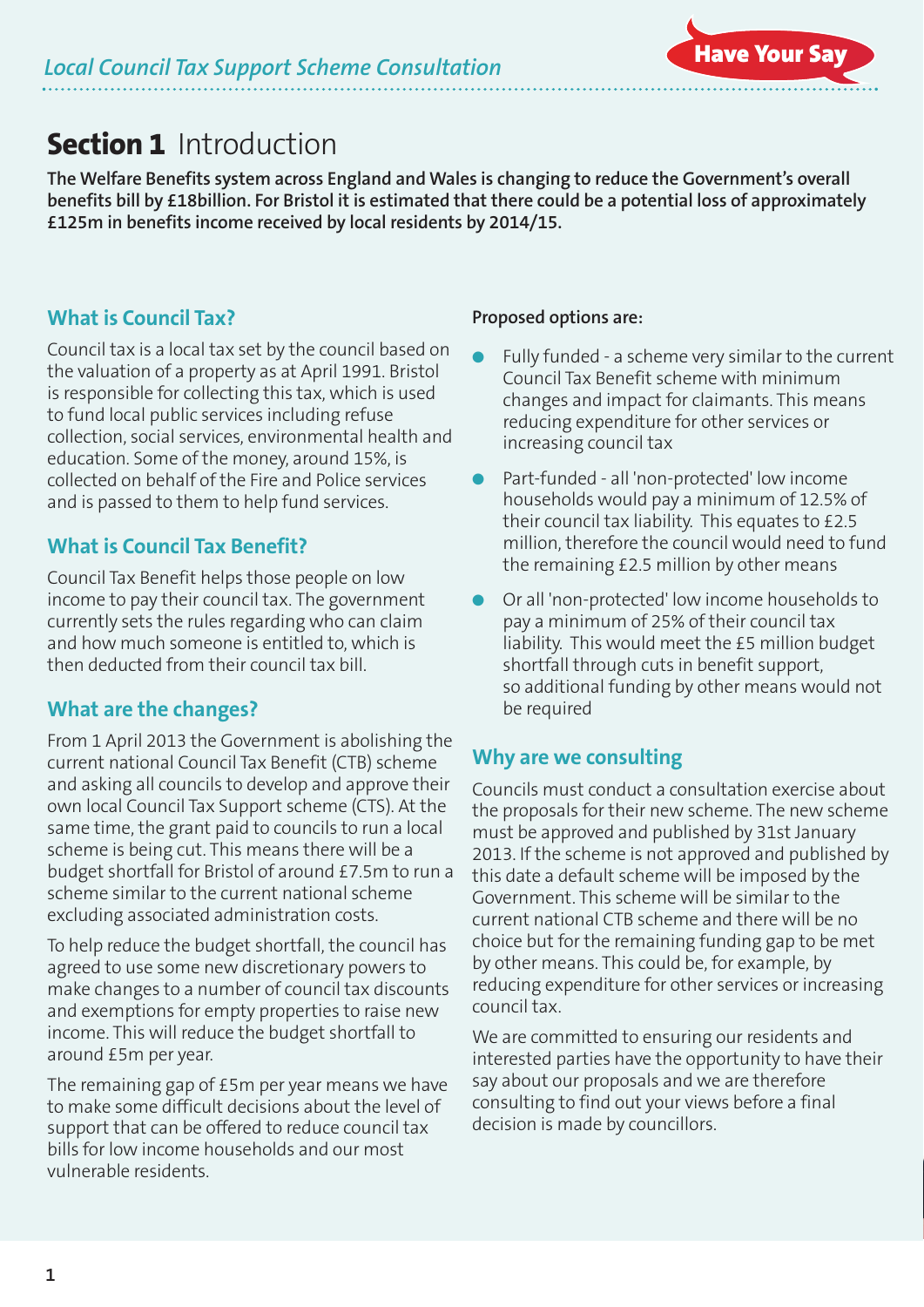

#### **How to respond**

- Please read the information in this booklet and then complete the questionnaire.
- l A copy of the council's draft CTS scheme can be viewed at: www.bristol.gov.uk/counciltaxchanges or in your local library or customer service point.
- Details of the current CTB scheme can be found by visiting the DWP website: www.bit.ly/ctbguide
- Council officers will also be available at the dates and venues below to answer your questions or provide information about the consultation.

| Date                | Venue                                                                       | <b>Times</b>   |
|---------------------|-----------------------------------------------------------------------------|----------------|
| 11th September 2012 | Barton Hill Settlement,<br>43 Ducie Road, Bristol BS5 0AX                   | 11.00am-8.30pm |
| 13th September 2012 | The Withywood Centre,<br>Queens Road, Bristol BS13 8QA                      | 11.30am-7.30pm |
| 18th September 2012 | The Council House,<br>College Green, Bristol BS1 5TR                        | 11.00am-8.30pm |
| 19th September 2012 | The Greenway Centre,<br>Doncaster Road, Bristol BS10 5PY                    | 11.00am-8.30pm |
| 20th September 2012 | St Paul's Learning and Family Centre,<br>94 Grosvenor Road, Bristol BS2 8XJ | 11.30am-8.30pm |



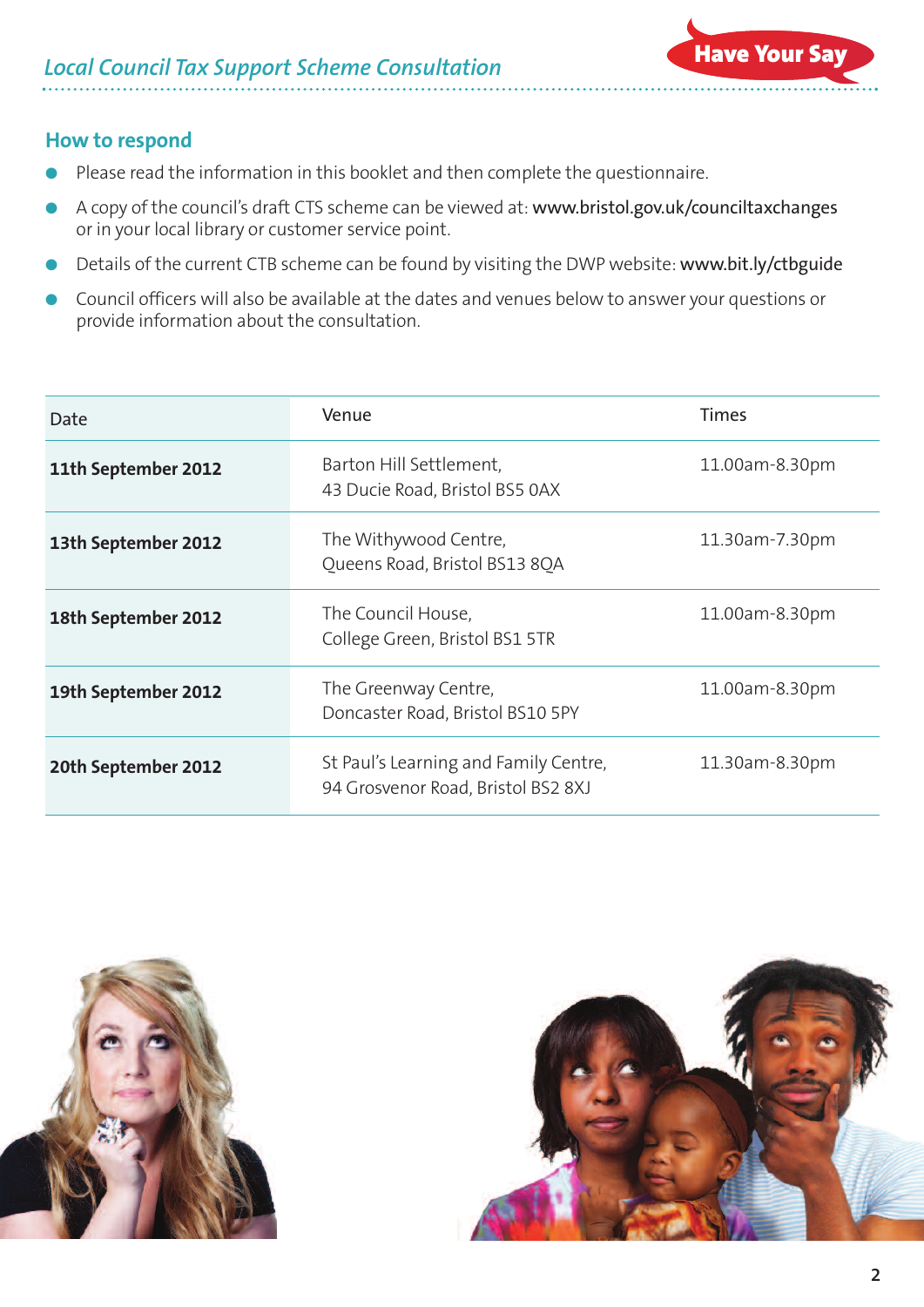# **Section 2** Who will be affected

#### **Protection for Pensioners**

The Government has said people who are eligible for state pension credit will not be affected by the introduction of a local Council Tax Support scheme as they will continue to be assessed under a national scheme. The national scheme will be decided by the Government and is likely to be very similar to the existing Council Tax Benefit scheme. From April 2013, this will be people who are 61 ½ years old or over.

#### **Working age claimants**

Most working age claimants who are currently entitled to Council Tax Benefit will be affected. Depending on the scheme finally approved it may not be possible to offer the same levels of entitlement as now to all low income households or households generally considered vulnerable. Please see Section 3B for information regarding proposals to support vulnerable claimants most disadvantaged when seeking work. (Relates to options 2 & 3 only).

# **Section 3** Bristol' s proposals for working age claimants

**When developing options for public consultation, we have considered the reduction in Government grant and how we can raise new income from changes to charges made for empty properties and second homes to help fund the shortfall. We have also taken account of the requirement to consider vulnerable people and encourage the incentive to work as well as fairness for all.**

## **A. MAIN OPTIONS**

**Option 1 -** A scheme very similar to the current national Council Tax Benefit scheme to enable all working age households on low incomes to continue to receive very similar levels of reduction in council tax liability as now.

This option will require additional funding by other means to meet the budget shortfall of up to £5m a year due to the reduction in Government grant. For example, by reducing expenditure for other services or an increase for council tax payers of 54p per week for a Band B property in Bristol.

#### **Example 1**

*A claimant and their partner in receipt of incomebased jobseeker's allowance have a council tax liability of £20.09 per week at their property. They currently receive £20.09 per week as Council Tax Benefit. Under the fully funded scheme they will continue to get £20.09 per week. They will not be required to make a payment towards their council tax.*

#### **Example 2**

*A working family currently has council tax liability of £23.44 per week. They currently receive £12.52 per week as Council Tax Benefit. Under the fully funded scheme they will continue to get £12.52 per week. They will continue to pay £10.92 per week towards their council tax.*

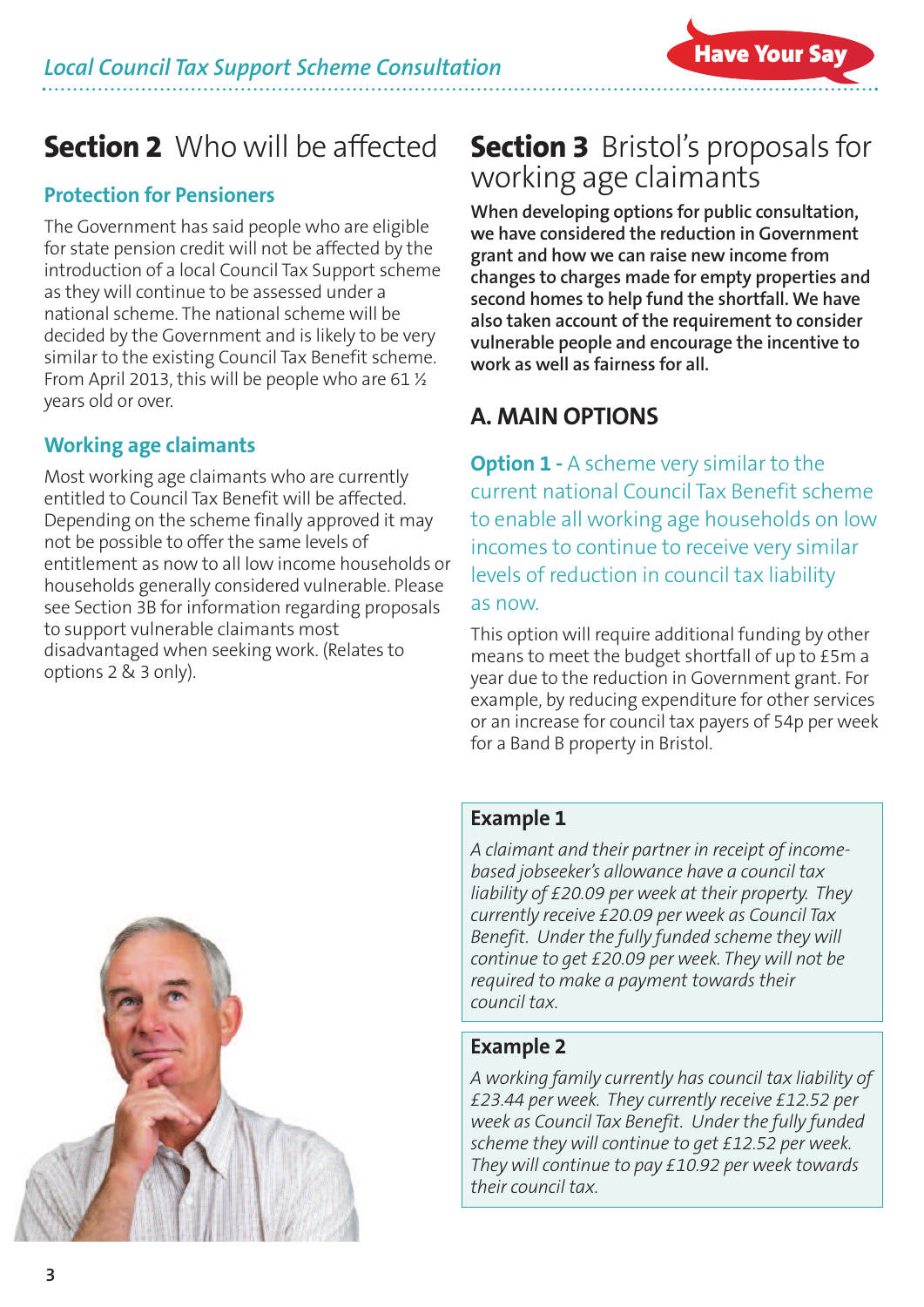#### **Option 2 -** A scheme similar to the current national Council Tax Benefit scheme, but all 'non-protected'low income households will pay a minimum of 12.5% of their council tax liability.

This means the council will work out the reduction for 'non-protected 'households based on 87.5% of their council tax liability. Those households who may have had their council tax paid in full or in part by CTB in the past will have to contribute at least 12.5% under the new scheme.

This option will require additional funding by other means to meet the budget shortfall of around £2.5m per year due to the reduction in Government grant. For example, by reducing expenditure for other services or an increase for council tax payers of 27p per week for a Band B property in Bristol. In addition, people who currently receive Council Tax Benefit would have to pay on average £2.23 more per week.

Households who are considered to be most 'vulnerable'(see section 3B) will continue to receive similar reductions in council tax liability as now and will be protected from the minimum payment of 12.5%.

#### **Example 3**

*A claimant and their partner in receipt of incomebased jobseeker's allowance currently has a council tax liability of £20.09 per week at their property. They currently receive £20.09 per week as Council Tax Benefit. Under the proposed scheme they will receive £17.58 per week. This means they will need to pay £2.51 per week towards their council tax.*

#### **Example 4**

*A working family currently has council tax liability of £23.44 per week. They currently receive £12.52 per week as Council Tax Benefit. Under the proposed scheme they would receive £9.59 per week. This means they would need to contribute £13.85 per week towards their council tax, which is £2.93 more than they currently pay per week.*

#### **Option 3 -** A scheme similar to the current national Council Tax Benefit scheme but all 'non-protected'low income households to pay a minimum of 25% of their council tax liability.

This means the council will work out the reduction for 'non-protected'households based on 75% of their council tax liability. Those households who may have had their council tax paid in full or in part by CTB in the past will have to contribute at least 25% under the new scheme.

Additional funding to meet the reduction in Government grant will not be required as 'nonprotected'households who currently receive Council Tax Benefit will bear the full shortfall of up to £5m through cuts in levels of support. They would have to pay on average an additional £4.43 per week.

Households who are considered to be most 'vulnerable' (see section 3B) will continue to receive similar reductions in council tax liability as now and will be protected from the minimum payment of 25%.

#### **Example 5**

*A claimant and their partner in receipt of incomebased jobseeker's allowance have a council tax liability of £20.09 per week at their property. They currently receive £20.09 per week as Council Tax Benefit. However, under the proposed scheme they will receive £15.07 per week. Therefore they will need to pay £5.02 per week towards their council tax.*

#### **Example 6**

*A working family currently has council tax liability of £23.44 per week. They currently receive £12.52 per week as Council Tax Benefit. Under the proposed scheme they would receive £6.66 per week. This means they would need to contribute £16.78 per week towards their council tax, which is £5.86 more than they currently pay per week.*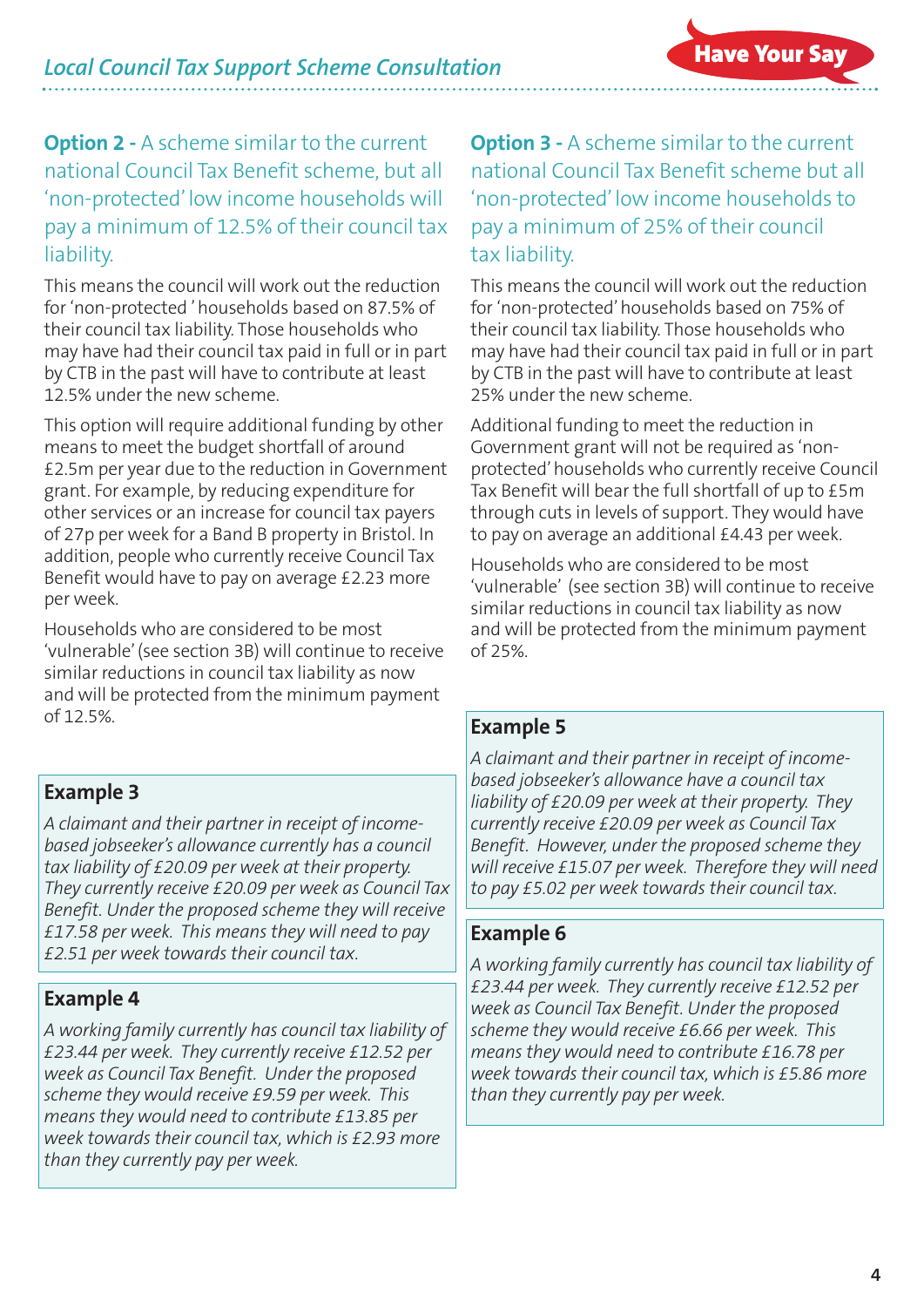### **B. VULNERABLE HOUSEHOLDS**

#### **Proposed qualifying criteria**

#### (Options 2 & 3 only)

**Option 1** will enable all working age households on low incomes to continue to receive similar levels of reduction in their council tax liability as now. **Options 2 and 3** mean that only some working age households are protected to receive similar reductions in council tax liability as now. It is proposed for **Options 2 and 3** that the groups below are classed as vulnerable and protected to receive similar reductions in council tax liability as now. The criteria is based on working age people considered most vulnerable and likely to be disadvantaged when seeking work.

- a lone parent with a child under 5
- a person or family member in receipt of Disability Living Allowance (care component) at the middle or high rate, or Personal Independent Payment equivalent
- households who have a child who receives any component of Disability Living Allowance paid at any rate
- households who have received statutory homeless advice or housing due to financial reasons
- a person or their partner receives or has an underlying entitlement to Carers Allowance
- a person or their partner receive War Disablement Pension or War Widow's Pension

# **C. ADDITIONAL FEATURES**

#### **Proposed for all three options**

**(The examples shown below do not take into account options 1, 2 & 3 above and are to demonstrate each individual feature.)**

#### **Feature 1 -** The scheme should provide incentive to work:-

At present, the first £5 of a single claimants earnings, £10 of a couple's earnings, £20 of a disabled persons earnings and £25 of a lone parents earnings are not counted when calculating their weekly income for the purposes of determining their entitlement to Council Tax Benefit.

To provide additional incentive to start work, we propose to increase this as shown in the table below:-

| Category          |        | Current disregard Proposed disregard |
|-------------------|--------|--------------------------------------|
| Single claimant   | £5.00  | £7.50                                |
| Couple            | £10.00 | £15.00                               |
| Lone parents      | £25.00 | £35.00                               |
| Disabled claimant | £20.00 | £30.00                               |

#### **Example 7**

*A single claimant is earning £90.00 per week. They currently have a council tax liability of £20.09 per week and receive £17.29 per week Council Tax Benefit with £85.00 taken into account as income. With the increased earnings disregard, £82.50 will be taken into account as income and they will receive £17.79 per week, which is 50p less to pay per week.*

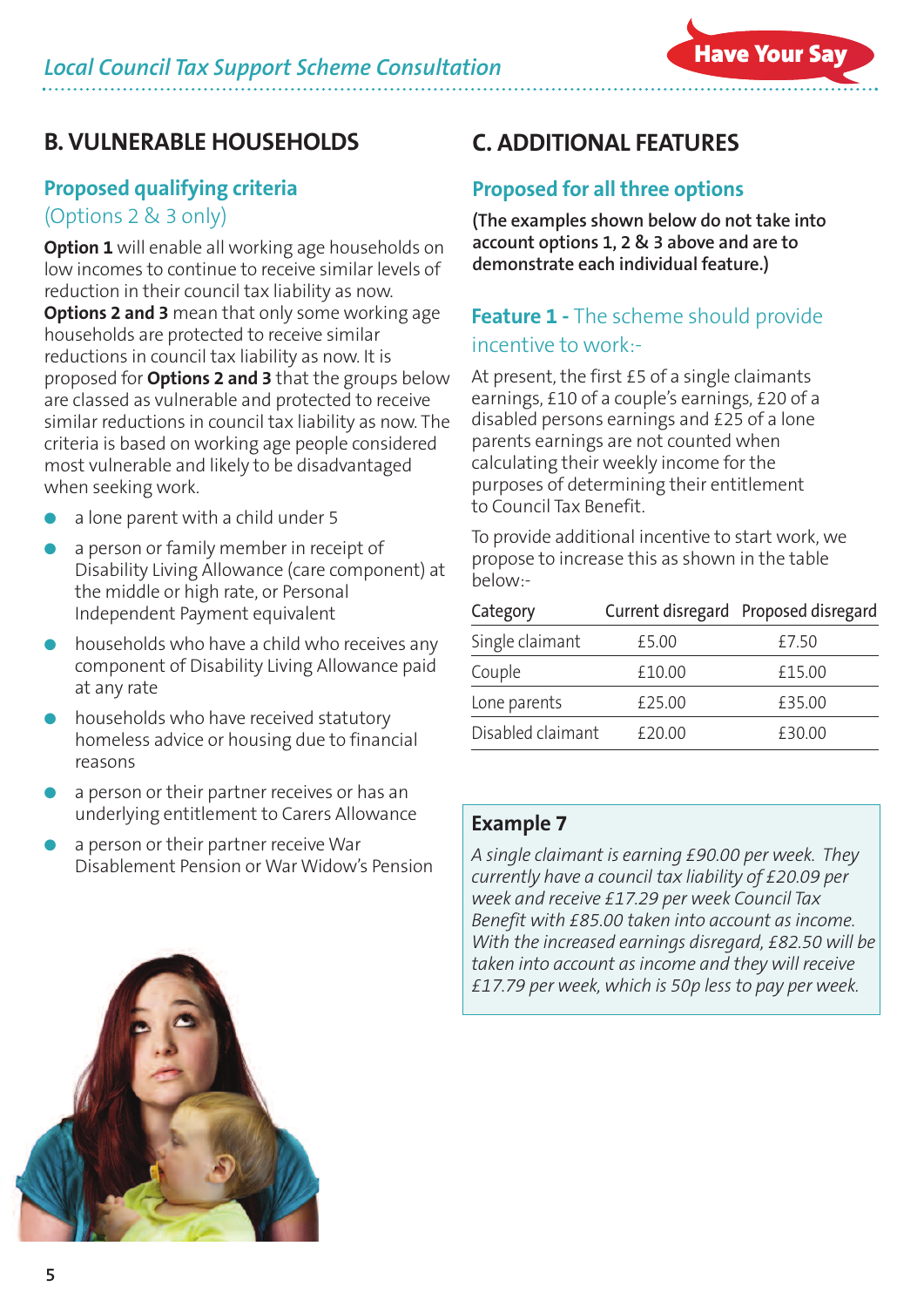#### **Feature 2 -** Council Tax Support should not be paid to those with relatively large capital or savings:-

At present, working age claimants with savings and investments of £16,000 or above are generally not entitled to Council Tax Benefit.

We propose that working age claimants with savings and investments amounting to £6,000 or above will not be entitled to Council Tax Support.

#### **Example 8**

*A single claimant is earning £90 per week and has £9,000 in savings. They currently receive £14.83 per week towards their council tax. Under the proposed scheme because their capital is over £6,000 they will not get any support and will have to pay £20.09 per week for their council tax.*

#### **Feature 3 -** Everyone in the household should contribute:-

At present, a deduction is generally made from weekly Council Tax Benefit entitlement in respect of other adults aged 18 or over living in the claimants home. Examples of this are grown up friends and relatives. This assumed contribution is made based upon the non-dependant's circumstances and is deducted regardless of whether or not they are actually contributing.

We propose increasing existing levels of these contributions for working age adults by 50% as shown in the table below. Those who are receiving state benefits do not usually have to contribute. All incomes are based on weekly gross earnings (i.e. before tax and national insurance).

The increases are shown in the table below:

| Non-Dependant                                             | Current deduction | Proposed deduction |
|-----------------------------------------------------------|-------------------|--------------------|
| Age 18 or over and<br>not working or full<br>time student | £3.30             | £4.95              |
| Gross income<br>£394.00 or more                           | £9.90             | £14.85             |
| Gross income<br>£316.00 to £393.99                        | f8.25             | £12.38             |
| Gross income<br>£183.00 to £315.99                        | £6.55             | £9.83              |
| Gross income<br>£182.99 or less                           | £3.30             | £4.95              |



#### **Example 9**

*A claimant is in receipt of income based Jobseeker's Allowance and their son lives with them, he is over 18 years old and earns £280.00 per week. They currently receive £16.89 per week as Council Tax Benefit. Under the proposed changes they would receive £13.61 per week. This means they would pay an additional £3.28 per week.*